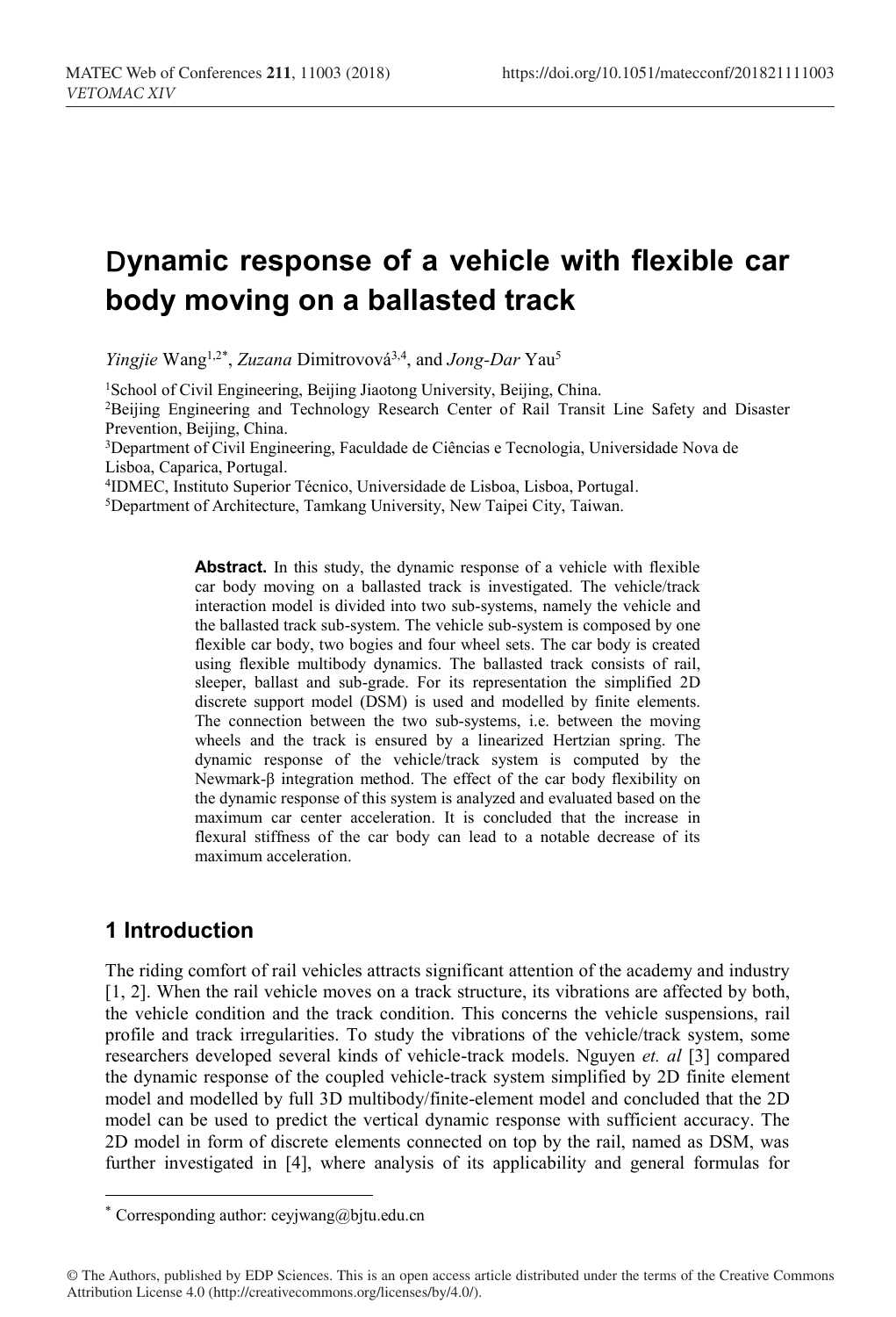determination of its properties are derived. In this study, only moving forces were applied for simplicity. Varandas *et. al* [5] developed a 3D FEM dynamic program for the coupled train-track interaction analysis and studied the culvert influence on the train-track responses. In [3, 5] and other similar works, the components of the vehicle model are regarded as rigid, and the flexible vibration of the car body is neglected.

In this paper, the dynamic response of a vehicle with flexible car body moving on a typical ballasted track is investigated. The vehicle is developed using rigid-flexible coupling dynamics and the track is simplified by DSM and modeled using finite elements. A connection between the two sub-systems is ensured by a linearized Hertzian spring accounting for the interaction between the moving wheel sets and the rail. The dynamic response of the vehicle/track system is computed by the Newmark-β integration method. The dynamic response of the vehicle and ballasted track is compared in situations in which the car body is assumed as flexible and as rigid. At last, the influence of flexural stiffness on the car body acceleration is investigated.

#### **2 Vehicle-track interaction model**

The vehicle-track interaction model is divided into two sub-systems, namely the vehicle and the ballasted track sub-system, as shown in Figure 1. For the sake of simplicity, the track is approached by DSM in two dimensions and only vertical vibrations are considered. Additional assumptions are listed as:

- (1) The vehicle runs over the ballasted track at constant speed *v*.
- (2) The vehicle is composed of one car body, two bogies, four wheel sets, and a number of linear spring-dashpot units connecting the components and representing the primary and secondary suspensions.
- (3) The car body is modeled as an Euler-Bernoulli beam with free ends, supported on the secondary suspension.
- (4) The other components of the vehicle, i.e. the bogie and wheel sets, are assumed rigid.
- (5) A typical ballasted track is selected and modelled by DSM.
- (6) The wheel/rail contact force is represented by a linearized Hertzian spring.



**Figure 1.** Vehicle-track system with flexible car-body.

#### **2.1 Vehicle model**

As shown in Figure 1, the car-body is modeled as a uniform Euler-Bernoulli beam supported on the secondary suspension. Its vibration can be divided into the rigid vibration, i.e. the bounce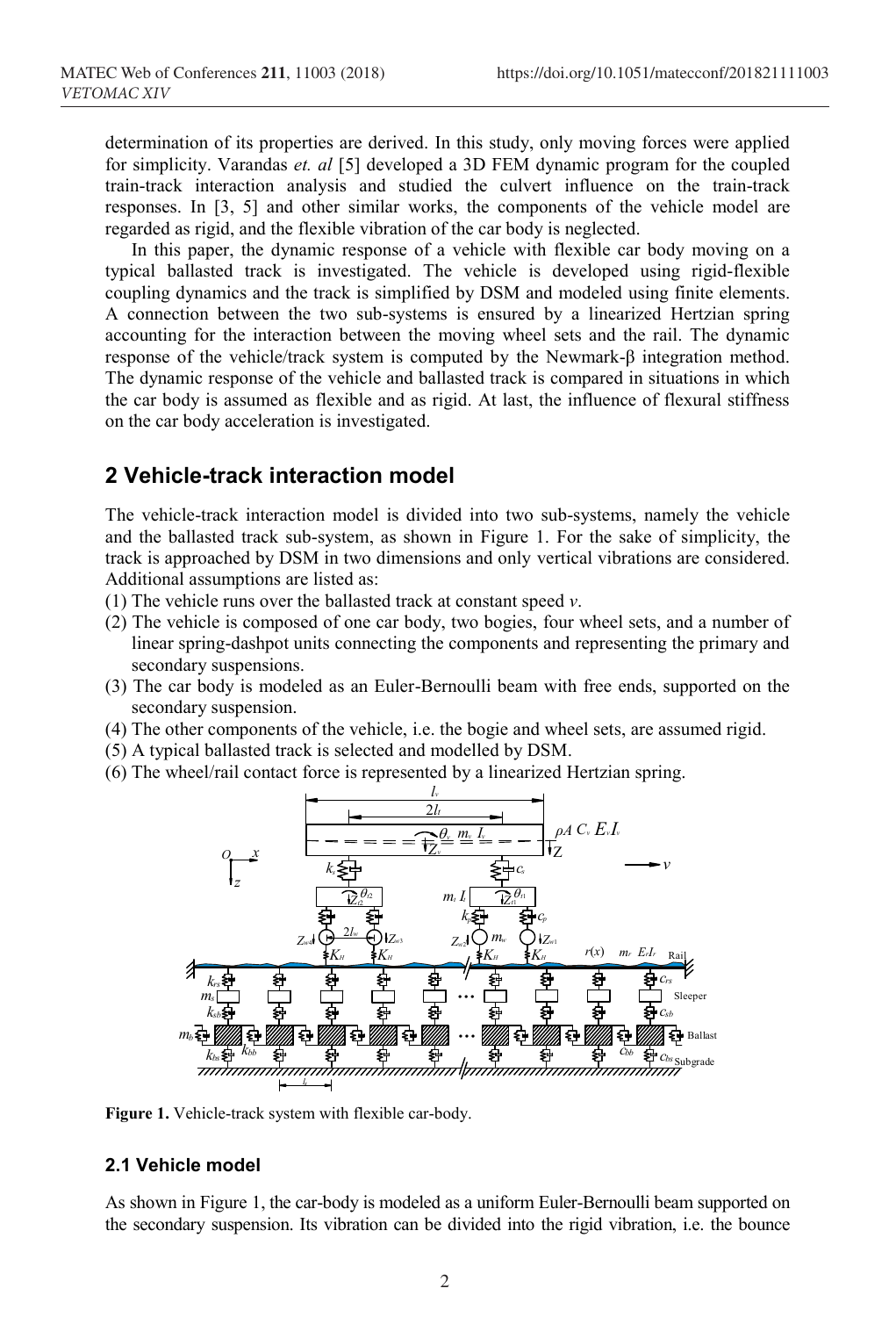and pitch motion, and the flexible vibration [6]. As each bogie is assumed rigid, then has only the bounce and pitch motion. Each wheel set has only one degree of freedom vibration. To establish the equations of motion for the car body, bogies and wheel sets, the vibrations of each component are measured from their static equilibrium position. The following symbols are used for vehicle in Figure 1:  $m_v$ ,  $m_t$  and  $m_w$  are the mass of the car body, bogie and wheel set, respectively.  $I_v$  and  $I_t$  are the pitch inertia of the car body and bogie,  $E_vI_v$  stands for the flexural stiffness of the car body,  $C_v$  and  $\rho A$  are the damping coefficient and mass per unit length of the car body. Further,  $l_v$  is the total length of the car body,  $l_t$  and  $l_w$  are halves of the distance between the bogie centers and the wheels set centers, respectively. *ks* and *kp* are stiffnesses, and  $c_s$  and  $c_v$  are viscous damping coefficients of the secondary and primary suspension system, respectively.

When the vehicle runs over the ballasted track, the equation of motion for the flexible car body can be written as

$$
E_{\nu}I_{\nu}\frac{\partial^4 Z(x,t)}{\partial x^4} + \rho A \frac{\partial^2 Z(x,t)}{\partial t^2} + C_{\nu}\frac{\partial Z(x,t)}{\partial t}
$$
  
= 
$$
-\sum_{j=1}^2 \left\{ k_s \left[ Z(t_j,t) - Z_{ij}(t) \right] + c_s \left[ \dot{Z}(t_j,t) - \dot{Z}_{ij}(t) \right] \right\} \delta(x-t_j)
$$
 (1)

*x* is limited to  $0 \le x \le l_v$ ,  $l_i = l_v/2 + (-1)^{i+1}l_t$ ,  $j = 1, 2$ , corresponding to the front and rear bogie and  $\delta$ is the Dirac delta function.  $Z(x,t)$  are the vertical displacements of the car body at position  $x$  and time *t*, and  $Z_{ij}(t)$  is the vertical displacement of the bogie center. The flexible car body displacement can be expressed using modal superposition method as

$$
Z(x,t) = Z_{\nu}(t) + \left(x - \frac{l_{\nu}}{2}\right) \theta_{\nu}(t) + \sum_{n=3}^{NM_{\nu}} q_n(t) \phi_n(x)
$$
 (2)

where  $Z_{\nu}(t)$  and  $\theta_{\nu}(t)$  are the vertical displacement and rotation at the car body center, describing the rigid vibration modes,  $q_n(t)$  is the *n*-th generalized coordinate and  $\phi_n(x)$  is the *n*-th mode shape of the flexible car body with free ends  $(n > 2)$ .

Substituting Eq. (2) into Eq. (1) and multiplying it by  $\phi_i(x)$  and integrating over the vehicle length, the equations of motion in modal space are given by

$$
m_{\nu}\ddot{Z}_{\nu}(t) + k_{s} \sum_{j=1}^{2} \Big[ Z(l_{j}, t) - Z_{ij}(t) \Big] + c_{s} \sum_{j=1}^{2} \Big[ \dot{Z}(l_{j}, t) - \dot{Z}_{ij}(t) \Big] = 0 \tag{3}
$$

$$
I_{\nu}\ddot{\theta}_{\nu}(t) + c_{s}I_{t}\sum_{j=1}^{2}(-1)^{j+1}\left[\dot{Z}(l_{j},t) - \dot{Z}_{ij}(t)\right] + k_{s}I_{t}\sum_{j=1}^{2}(-1)^{j+1}\left[Z(l_{j},t) - Z_{ij}(t)\right] = 0 \tag{4}
$$

$$
m_{\nu}\ddot{q}_i(t) + 2\xi_{\nu i}\omega_{\nu i}m_{\nu}\dot{q}_i(t) + m_{\nu}\omega_{\nu i}^2q_i(t)
$$
  
= 
$$
-k_s \sum_{j=1}^2 \phi_i\left(l_j\right) \left[Z\left(l_j,t\right) - Z_{ij}\left(t\right)\right] - c_s \sum_{j=1}^2 \phi_i\left(l_j\right) \left[Z\left(l_j,t\right) - \dot{Z}_{ij}\left(t\right)\right] \quad i = 3 \cdots NM_{\nu}
$$
 (5)

where *ωvi* and *ξvi* are the *i-*th natural frequency and damping ratio of the car body.

The equation of bounce and pitch motions for the front and rear bogie read as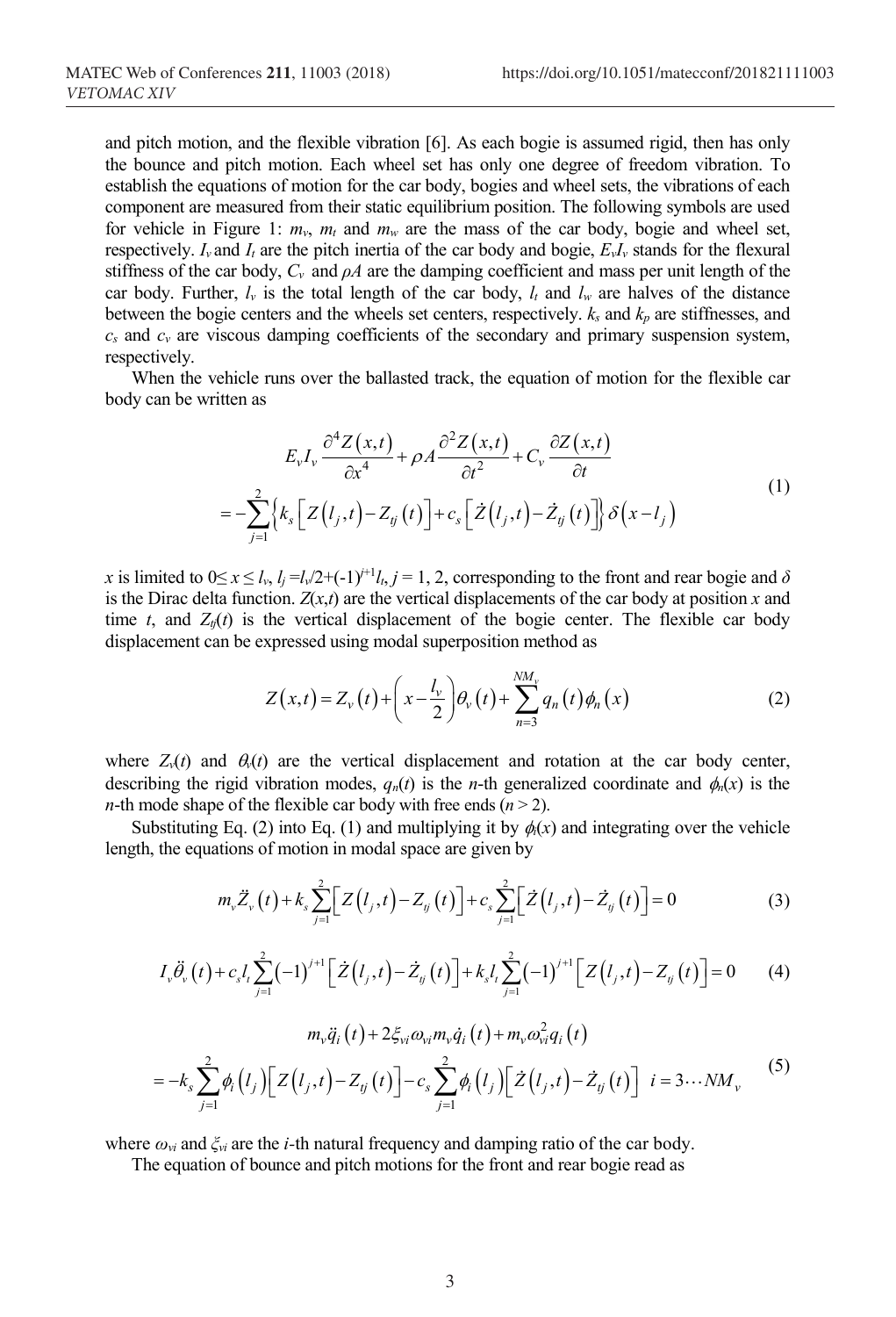$$
m_{t}\ddot{Z}_{ij}(t) - k_{s}\big[Z\big(l_{j},t\big) - Z_{ij}(t)\big] - c_{s}\big[\dot{Z}\big(l_{j},t\big) - \dot{Z}_{ij}(t)\big] + \sum_{s=2j-1}^{2j} P_{ws} = 0
$$
 (6)

$$
I_{t}\ddot{\theta}_{ij}(t) + I_{w} \sum_{s=2j-1}^{2j} (-1)^{s+1} P_{ws} = 0
$$
 (7)

where  $Z_{\nu}(t)$  and  $\theta_{\nu}(t)$  are the vertical displacement and rotation of the front and rear bogie, respectively,  $s=1, 2, 3, 4$  stands for the *s*-th wheel set, (when  $j=1$  then  $s=1$  and 2, for  $j=2$ ,  $s=3$  and 4), *Pws* is the force from the wheel set acting on the bogie,

$$
P_{\text{ws}} = k_p \left[ Z_{ij}(t) + (-1)^{s+1} l_{w} \theta_{ij}(t) - Z_{\text{ws}}(t) \right] + c_p \left[ \dot{Z}_{ij}(t) + (-1)^{s+1} l_{w} \dot{\theta}_{ij}(t) - \dot{Z}_{\text{ws}}(t) \right] \tag{8}
$$

where  $Z_{ws}(t)$  is the vertical displacement of the *s*-th wheel set.

The equation of bounce motion for the *s-*th wheel set can be written as

$$
m_{w}\ddot{Z}_{ws}(t) + F_{ws} - P_{ws} = 0 \tag{9}
$$

where  $F_{ws}(t)$  is the linear contact force for the *s*-th wheel set,

$$
F_{\rm ws} = K_H \Big[ Z_{\rm ws} \left( t \right) - u \left( x_{\rm ws}, t \right) - r \left( x_{\rm ws} \right) \Big] \tag{10}
$$

where  $u(x_{ws},t)$  and  $r(x_{ws})$  are the rail displacement and track irregularity at location of the *s*th wheel set.  $K_H$  represents the contact stiffness of the linearized spring, [7]

$$
K_{H} = 3P_{0}^{1/3} / G \tag{11}
$$

where  $P_0$  is the static axle load of the vehicle and  $G$  is the contact constant.

#### **2.2 Track model**

As already mentioned, only the vertical vibrations of the track are considered. The typical ballasted track is modelled as DSM, i.e. as two-layer lumped mechanical model connected on top by Euler-Bernoulli beam representing the rail. The following symbols are used for the ballasted track in Figure 1: *mr*, *ms* and *mb* are the rail mass per unit length, half sleeper and ballast mass, respectively. *ErIr* is the bending stiffness of the rail, *ls* stands for the sleeper spacing and  $k_{rs}$ ,  $k_{sb}$ ,  $k_{bs}$ ,  $c_{rs}$ ,  $c_{sb}$ ,  $c_{bs}$  are the linear stiffness and viscous damping coefficients of the rail pad, ballast and subgrade, respectively, and *kbb* and *cbb* are the shear stiffness and viscous damping coefficient of the ballast.

The ballasted track is modelled by finite element method. Rail element length is set equal to sleepers' spacing. For the rail, the typical beam element with two nodes and four degrees of freedom is used: two vertical displacements are designated as  $u_i$  and  $u_{i+1}$  and rotations  $\theta_j$  and  $\theta_{j+1}$ . For the sleeper and ballast mass vertical displacements notations  $u_{sk}$ and *ubk* are used. The equation of motion of the ballasted track under moving vehicle can be written in matrix form as

$$
\left[\mathbf{M}_{T}\right]\left\{\ddot{\mathbf{U}}_{T}\right\}+\left[\mathbf{C}_{T}\right]\left\{\dot{\mathbf{U}}_{T}\right\}+\left[\mathbf{K}_{T}\right]\left\{\mathbf{U}_{T}\right\}=\left\{\mathbf{F}_{T}\right\}
$$
\n(12)

where  $[\mathbf{M}_T]$ ,  $[\mathbf{C}_T]$  and  $[\mathbf{K}_T]$  denote the mass, damping and stiffness matrices of the track system, respectively,  ${\{\mathbf{U}_T\}}$ ,  ${\{\mathbf{U}_T\}}$  and  ${\{\mathbf{U}_T\}}$  are the nodal accelerations, velocities and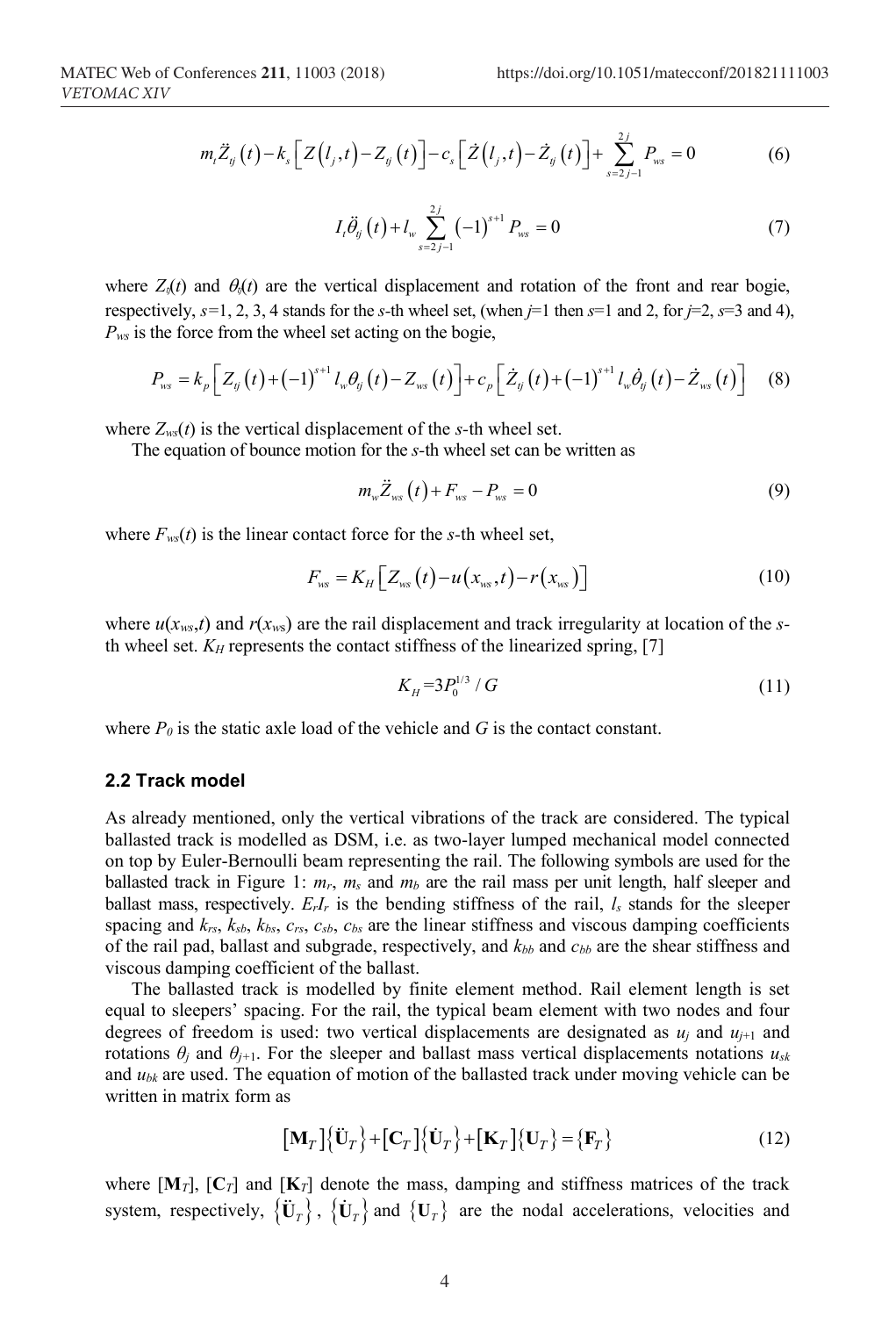displacements of the ballasted track model, respectively and  ${F_{\tau}}$  is the external force vector acting on the track system, that is the combination of linearized contact forces and the vehicle gravity.

#### **3 Solution**

The vehicle model and the track model are linked together by the linearized contact forces described by Eq. (10), thus the entire vehicle-track system is linear. Subsequently, combining the equations of motion of the vehicle and track together, all unknowns can be grouped into a vector  $(Z_v, \theta_v, q_n, Z_v, \theta_v, Z_{ws}, u_i, \theta_i, u_{sk}, u_{bk})$  and the final system in a matrix reads

$$
[\mathbf{M}\{\ddot{\mathbf{U}}\} + [\mathbf{C}]\{\dot{\mathbf{U}}\} + [\mathbf{K}]\{\mathbf{U}\} = \{\mathbf{F}\}\
$$
 (13)

where [**M**], [**C**] and [**K**] denote the mass, damping and stiffness matrices, respectively,  $\{U\}$ ,  $\{U\}$  and  $\{U\}$  denote the accelerations, velocities and displacements respectively and {**F**} is the external force vector acting on the vehicle-track system. To compute both the dynamic responses of the ballasted track and the vehicle with flexible car body, the equations of motion in Eq. (13) are solved by the Newmark-*β* method.

#### **4 Numerical investigation**

By parametric analysis it was concluded that it is sufficient to consider 20 vibration modes of the flexible car body, which is the same number as used in [6]. In the following illustrative example, a time step of 0.002s and running speed of  $v = 50$ km/h are employed to compute the dynamic responses of the vehicle-track system.

#### **4.1 The difference between the flexible and rigid car body**

Two vehicle models, one with flexible car body and the other one with rigid car body are considered. Displacements of the rail and accelerations of the car body center are compared in Figure 2, respectively. Displacements were extracted from the rail point located between the two adjacent sleepers, and accelerations from the flexible car body center.



**Figure 2.** Dynamic responses of the vehicle-track system.

It can be observed from Figure  $2(a)$  that there are practically no differences between the rail displacements in these two situations. This means that the effect of the flexibility of the car body on the vibration of the ballasted track is negligible. On the other hand, as shown in Figure 2(b), the acceleration response of the car body center is larger for the flexible car body than for the rigid one. Nevertheless, this increase is quite small, and can thus be attributed to the first natural frequency of the flexible car body that is higher than for the rigid car.